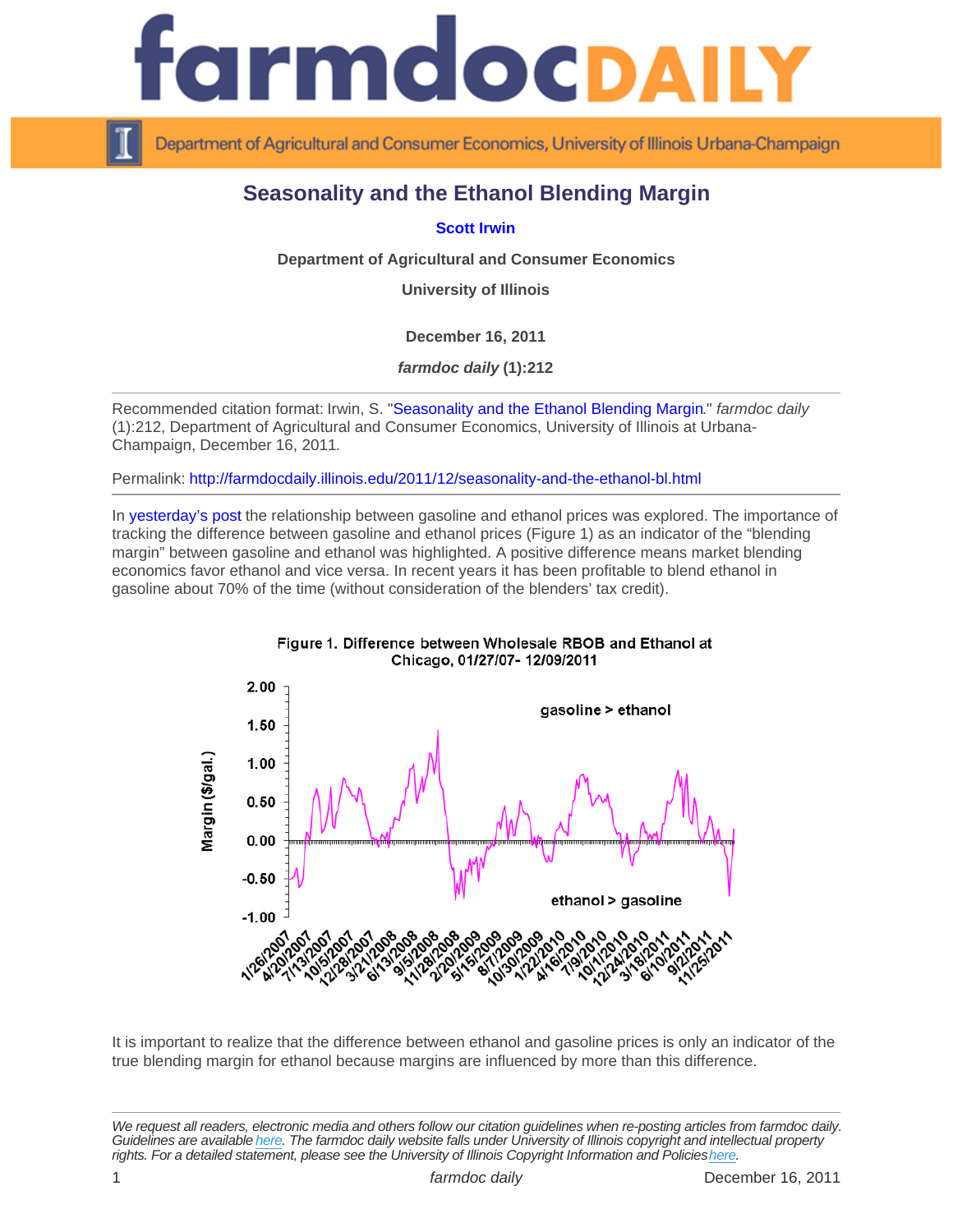Transportation fuel is a blend of ethanol and a number of petroleum products, such as methane, butane, and naptha. The blend of these petroleum products changes seasonally (due to weather and changes in emissions requirements) and as the relative prices of the various products change. Much like the price of feed ingredients in a least-cost feed ration, changes in the price of these other petroleum products can influence the value of ethanol in the blend.

Figure 2 presents some evidence about the seasonal dynamics of the relative value of ethanol in gasoline blends. The data are the same as in Figure 1 but the data are plotted by calendar week in the year rather than as a continuous series. A clear seasonal tendency is present, with ethanol prices low relative to gasoline in the spring and summer and higher in the fall and winter. This tendency is even more obvious in Figure 3, which averages the difference across years for the same week. The bottom line is that ethanol is \$0.40 to \$0.50 more valuable in gasoline blends in the fall and winter.